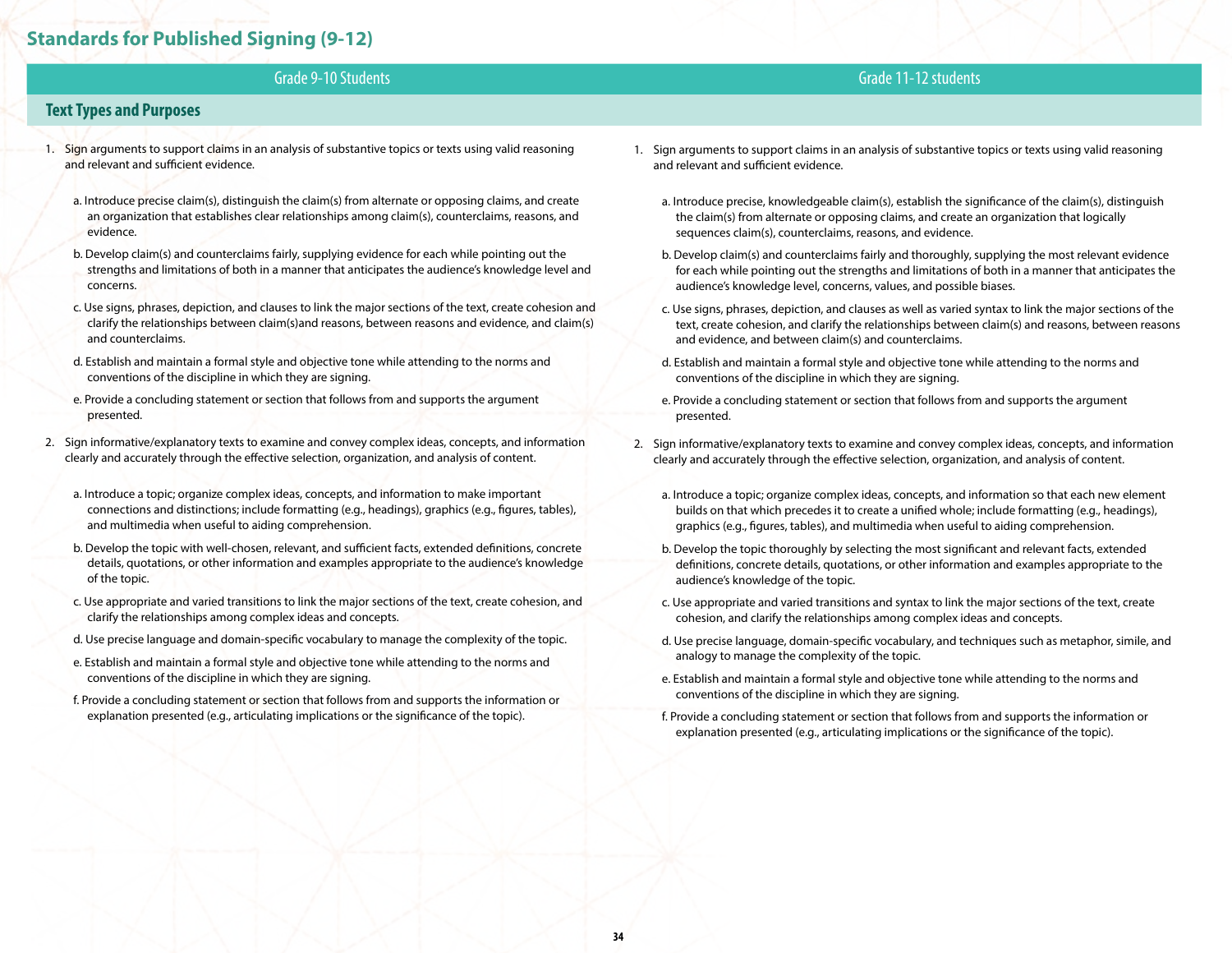# **Standards for Published Signing (9-12)**

- 3. Sign narratives to develop real or imagined experiences or events using effective technique, wellchosen details, and well-structured event sequences.
	- a. Engage and orient the reader by setting out a problem, situation, or observation, establishing one or multiple point(s) of view, and introducing a narrator and/or characters; create a smooth progression of experiences or events.
	- b. Use narrative techniques, such as dialogue, pacing, description, reflection, and multiple plot lines, to develop experiences, events, and/or characters.
	- c. Use a variety of techniques to sequence events so that they build on one another to create a coherent whole.
	- d. Use precise signs and phrases, telling details, and sensory language to convey a vivid picture of the experiences, events, setting, and/or characters.
	- e. Provide a conclusion that follows from and reflects on what is experienced, observed, or resolved over the course of the narrative.

### Grade 9-10 Students Grade 11-12 students

- 3. Sign narratives to develop real or imagined experiences or events using effective technique, wellchosen details, and well-structured event sequences.
	- a. Engage and orient the reader by setting out a problem, situation, or observation and its significance, establishing one or multiple point(s) of view, and introducing a narrator and/or characters; create a smooth progression of experiences or events.
	- b. Use narrative techniques, such as dialogue, pacing, description, reflection, and multiple plot lines, to develop experiences, events, and/or characters.
	- c. Use a variety of techniques to sequence events so that they build on one another to create a coherent whole and build toward a particular tone and outcome (e.g., a sense of mystery, suspense, growth, or resolution).
	- d. Use precise signs and phrases, telling details, and sensory language to convey a vivid picture of the experiences, events, setting, and/or characters.
	- e. Provide a conclusion that follows from and reflects on what is experienced, observed, or resolved over the course of the narrative.

# **Production and Distribution of Published Signing**

- 1. Produce clear and coherent signing in which the development, organization, and style are appropriate to task, purpose, and audience. (Grade-specific expectations for signing types are defined in standards 1-3.)
- 2. Develop and strengthen signing as needed by planning, revising, editing, re-signing, or trying a new approach, focusing on addressing what is most significant for a specific purpose and audience. (Editing for conventions should demonstrate command of Language standards 1-3 up to and including grades 9-10 here.)
- 3. Use technology, including the Internet, to produce, publish, and update individual or shared signing products, taking advantage of technology's capacity to link to other information and to display information flexibly and dynamically.

1. Produce clear and coherent signing in which the development, organization, and style are appropriate to task, purpose, and audience. (Grade-specific expectations for signing types are defined in standards 1-3.)

- 2. Develop and strengthen signing as needed by planning, revising, editing, re-signing, or trying a new approach, focusing on addressing what is most significant for a specific purpose and audience. (Editing for conventions should demonstrate command of Language standards 1-3 up to and including grades 11-12 here.)
- 3. Use technology, including the Internet, to produce, publish, and update individual or shared signing products in response to ongoing feedback, including new arguments or information.